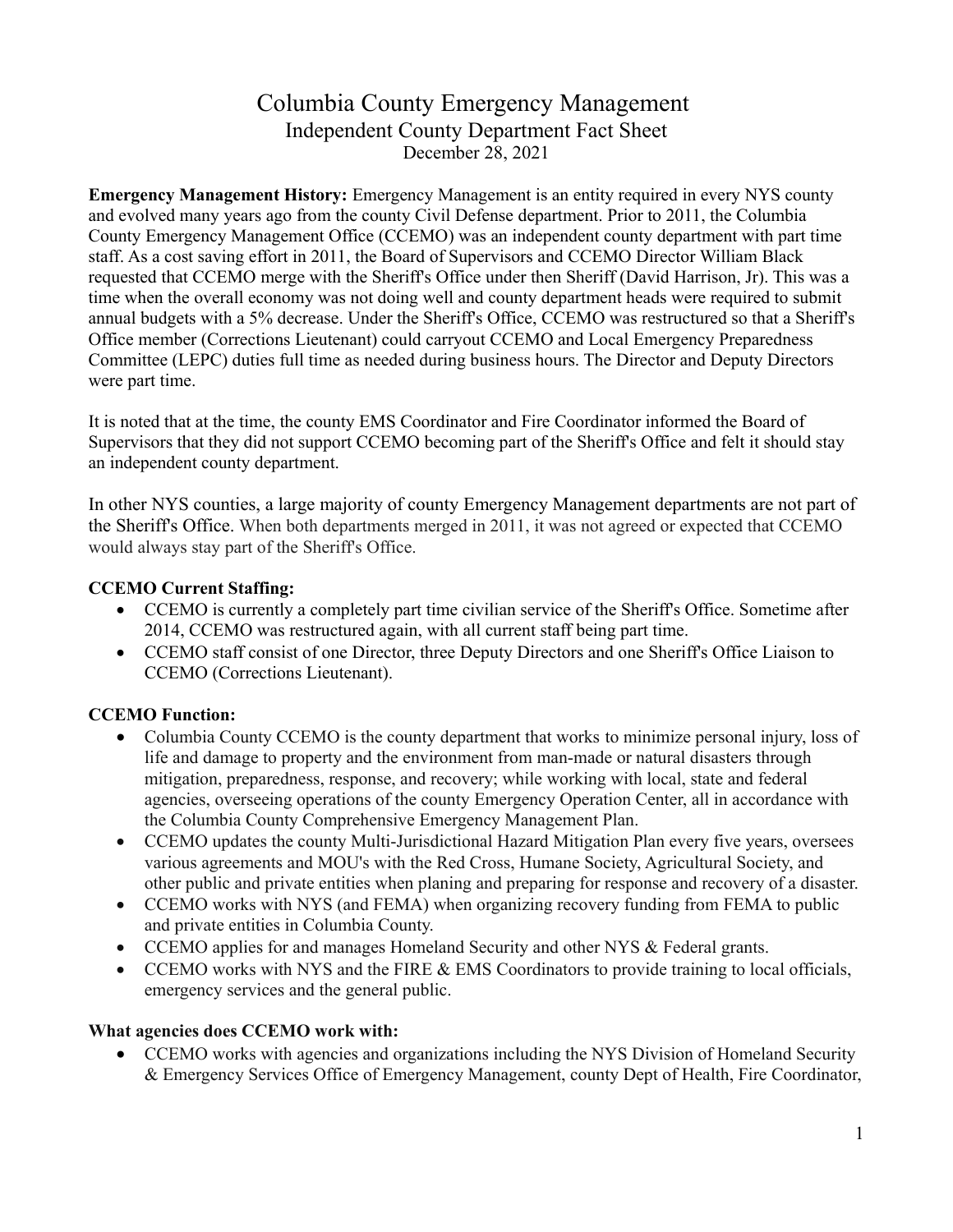EMS Coordinator, 911 Department, Police, Fire, EMS emergency services, Facilities Department, the three power companies servicing Columbia County, FEMA, Weapons of Mass Destruction Work Group, Coroners, gas pipeline companies, town supervisors & mayors, Questar III Boces, public and private schools, spiritual leaders, the hospital, nursing homes, organizations such as COARC and the community college as part of disaster preparedness, exercise's, drills, disaster response, training and recovery.

#### **How much does CCEMO interact with the Sheriff's Office:**

- CCEMO is set up within the Sheriff's Office as a stand alone service with it's own budget in a separate section of the Sheriff's budget.
- Article 2B of the NYS Executive Law requires the Chairman of the Board of Supervisors (or County Executive) to complete Emergency Mngt training and annual refresher courses as he/she has the responsibility to organize and provide county resources, declare countywide (or multiple town) State of Emergencies and to take what action is needed for county residents during a disaster.
- CCEMO works closely with the Chairman of the Board of Supervisors to organize and provide countywide emergency management functions, while currently still required to also report to the Sheriff.
- The Director of EMO has no supervisory authority over members of the Sheriff's Office (other than CCEMO members). If assistance is needed from the Sheriff's Office, as with any other agency, the CCEMO Director makes a request through the Sheriff, Undersheriff or CCSO Liaison to CCEMO. Any request is typically made at least 24 hours before assistance is needed. For example, since the courts were not operating during the early COVID Pandemic, assistance from Sheriff's Office Corrections transport officers (and occasionally Sheriff's Patrols) was requested. This assistance was very much appreciated, but limited to help with preparing and delivering PPE to entities identified by NYS.
- The CCEMO Director also made numerous requests to the county Facilities department to assist with their "box truck" to retrieve PPE from NYS stockpiles (along with a CCEMO member) and with sanitation and maintenance issues at Quarantine locations NYS required the county DOH to maintain.
- During the Pandemic, the vast majority of hand sanitizer and PPE were delivered or distributed from the Public Safety Facility by CCEMO members, (not other Sheriff's personnel).
- Additionally during the pandemic, CCEMO has worked directly with NYS DHSES, county Facilities Dept, FIRE & EMS Coordinators and Health Dept on a much much larger scale than members of the Sheriff's Office.
- CCEMO is issued one (prior patrol) 2012 4WD Tahoe operated and maintained by the Director.
- CCEMO Deputy Directors routinely use their own vehicles for CCEMO business and submit mileage for reimbursement.
- During the pandemic, a Sheriff's Office (enclosed) trailer was used to distribute hand sanitizer and PPE. However, that trailer was needed for other Sheriff's Office duties and CCEMO is currently using a trailer borrowed from the Fire Coordinator.

## **Emergency Operations Center (EOC):**

- CCEMO oversees and maintains the county Emergency Operations Center which is now located at the Public Safety Facility.
- Over the past few years, while designing and now completing the Fire Training Center, plans included a storage area, larger office and county EOC areas with much more space than the current EOC, (including parking).
- Earlier this year, the Fire Coordinator reported that the EOC & CCEMO space at the Fire Training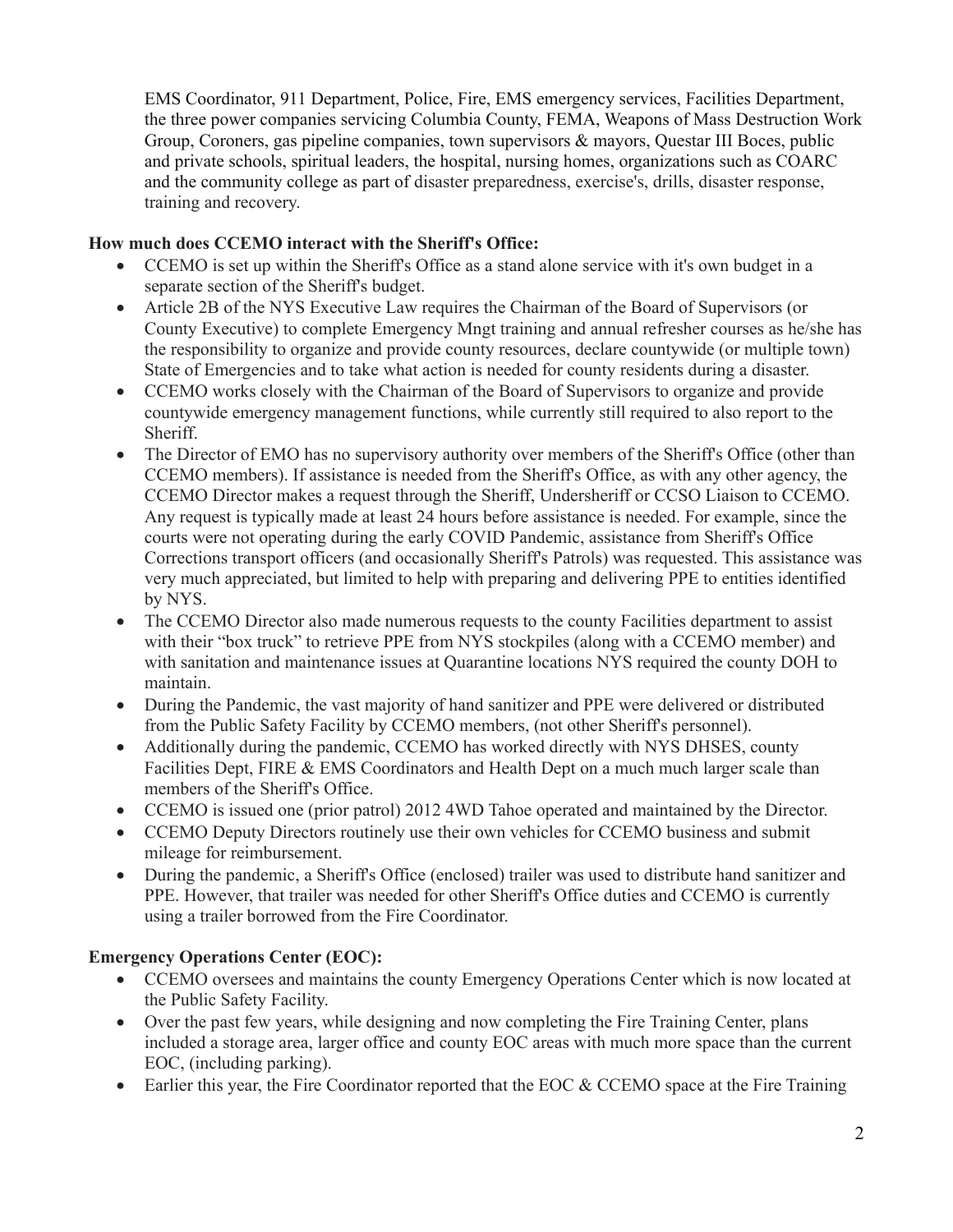Center is ready for use.

• This move will free up the old EOC space at the Public Safety Facility for much needed expansion by the Sheriff.

## **What is proposed regarding CCEMO:**

- As planned for and discussed in previous committee meetings, CCEMO is proposing to move it's office and the county EOC to the Fire Training Center.
- Additionally, it was discussed earlier this year with current Sheriff Bartlett about making CCEMO an independent county department as it was before 2011. He agreed it's best for CCEMO and plans to move forward would be finalized after the Sheriff's election.
- The section of the Sheriff's budget already designated for CCEMO (except for funding from one budget line that pays for Sheriff's Office maintenance agreements) would remain with CCEMO.
- This move provides CCEMO approximately \$65,000 in operating budget lines and \$34,000 in payroll.
- NO new additional county funds are needed.
- Making CCEMO a county department does not violate a local or other law or regulation.
- Within the next three years, CCEMO will propose a plan to the Board of Supervisors for one full time non-management position for a CCEMO Coordinator/Clerk. This position would be initially funded by grant funding available by NYS. Researching positions in other counties and working with county Civil Service & HR to establish duties and salary, then applying for grant funds and if awarded, seeking approval from the full Board of Supervisors, this process will take more than a year and possibly  $2 + \text{years}$  to complete.
- There has NEVER been discussion about two full time positions or for a full time CCEMO Director's position.
- The Sheriff's Office has and does apply for grant funding on its own. The Sheriff's Office will continue to benefit from Homeland Security (or other grant funding) typically applied for and awarded to CCEMO. It is noted that the grants applied for by CCEMO also include funding for county emergency training and equipment for county FIRE & EMS teams, operations, etc.

## **Why is this CCEMO move needed:**

- Especially as we continue to experience this pandemic, it's been apparent that NYS DHSES Office of Emergency Mngt, as part of their disaster planning and operations, considers county EMO's to be the "Disaster Hub" for "everything disaster" in that county.
- All requests for state and federal resources must be made through the county EMO via the NYS NYRespond web network.
- Over the past several years and even since 2011, EMO has been restructured numerous times.
- This move to make CCEMO it's own independent county department allows it to report directly to the Chairman and Board of Supervisors through the process followed by other county departments.
- Making CCEMO an independent county department provides the long term advocacy and stability needed to be more proactive, stay current and keep up with the increasing duties and interactions with NYS and other agencies and organizations.

## **Who has had input and supports this CCEMO move:**

• The past EMO Director, current EMO Director, current Sheriff Bartlett, county EMS Coordinator, county FIRE Coordinator, county 911 Director, current EMO staff, Chairman of the Board of Supervisors and the majority of Supervisors (Dem & Rep) who sit on the Public Safety Committee (and voted in favor of the move at the November 2021 PS meeting), agree that making CCEMO an independent county department is best for CCEMO and for present and future public safety and